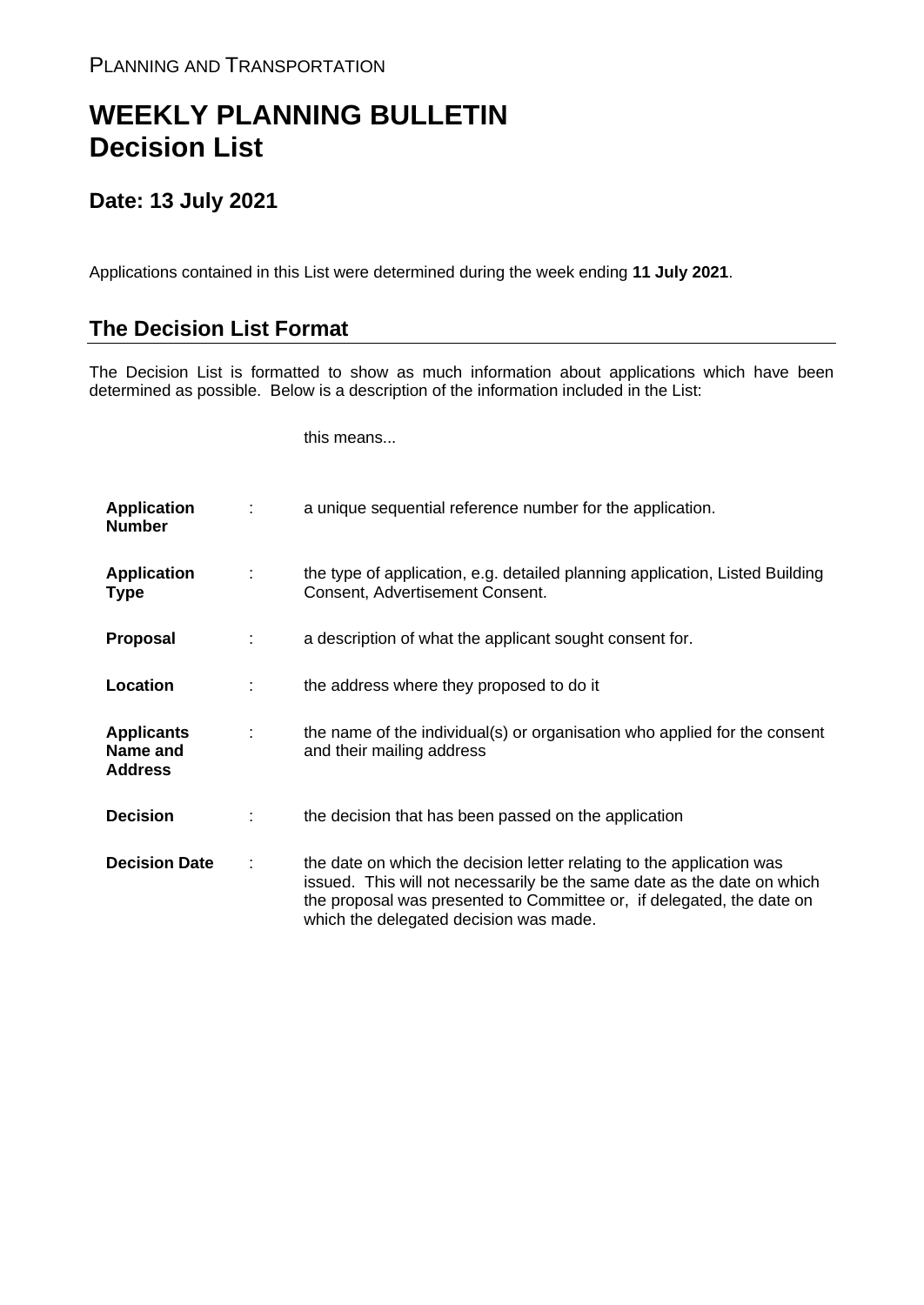| <b>Application No</b><br><b>Application Type</b><br><b>Proposal</b><br>Location<br>Applicant<br><b>Decision</b><br><b>Decision Issued</b>        | P/20/0653/FUL<br><b>Planning Permission</b><br><b>Extension to Dwellinghouse</b><br>36 Cambus Avenue, Larbert, FK5 4WP<br>Mrs Tracy Stewart, 36 Cambus Avenue, Larbert, FK5 4WP<br><b>Grant Planning Permission</b><br>8 July 2021<br>View the application details                                                                |
|--------------------------------------------------------------------------------------------------------------------------------------------------|-----------------------------------------------------------------------------------------------------------------------------------------------------------------------------------------------------------------------------------------------------------------------------------------------------------------------------------|
| <b>Application No</b><br><b>Application Type</b><br><b>Proposal</b><br>Location<br><b>Applicant</b><br><b>Decision</b><br><b>Decision Issued</b> | P/21/0045/LBC<br><b>Listed Building Consent</b><br>÷<br>Alterations to Listed Building - Replacement of 10 Windows and Painting of 2<br>Windows<br>60 Grahams Road, Falkirk, FK1 1HN<br>Mr John Denholm, 60 Grahams Road, Falkirk, FK1 1HN<br><b>Grant Listed Building Consent</b><br>8 July 2021<br>View the application details |
| <b>Application No</b><br><b>Application Type</b><br>Proposal<br>Location<br><b>Applicant</b><br><b>Decision</b><br><b>Decision Issued</b>        | P/21/0054/LBC<br><b>Listed Building Consent</b><br>Alterations and Conversion of Offices to Form 6 Flatted Dwellings<br>Temperance House, 8 Lint Riggs, Falkirk, FK1 1DG<br>Mr Laurie Duncan, 1 Canbuslang Court, Glasgow, G32 8FH<br><b>Grant Listed Building Consent</b><br>9 July 2021<br>View the application details         |
| <b>Application No</b><br><b>Application Type</b><br>Proposal<br>Location<br><b>Applicant</b><br><b>Decision</b><br><b>Decision Issued</b>        | P/21/0055/FUL<br><b>Planning Permission</b><br>Alterations and Conversion of Offices to Form 6 Flatted Dwellings<br>Temperance House, 8 Lint Riggs, Falkirk, FK1 1DG<br>REWD Group, Mr Laurie Duncan, 1 Canbuslang Court, Glasgow, G32 8FH<br><b>Grant Planning Permission</b><br>9 July 2021<br>View the application details     |
| <b>Application No</b><br><b>Application Type</b><br><b>Proposal</b><br>Location<br><b>Applicant</b><br><b>Decision</b><br><b>Decision Issued</b> | P/21/0056/ADV<br><b>Advertisement Consent</b><br>Display of Non-Illuminated Advertisement<br>96 Main Street, Larbert, FK5 3AS<br>Signs Express (Falkirk), Mr Stephen McMurray, 2E Westmains Industrial Estate,<br>Grangemouth, FK3 8YE<br><b>Grant Advertisement Consent</b><br>8 July 2021<br>View the application details       |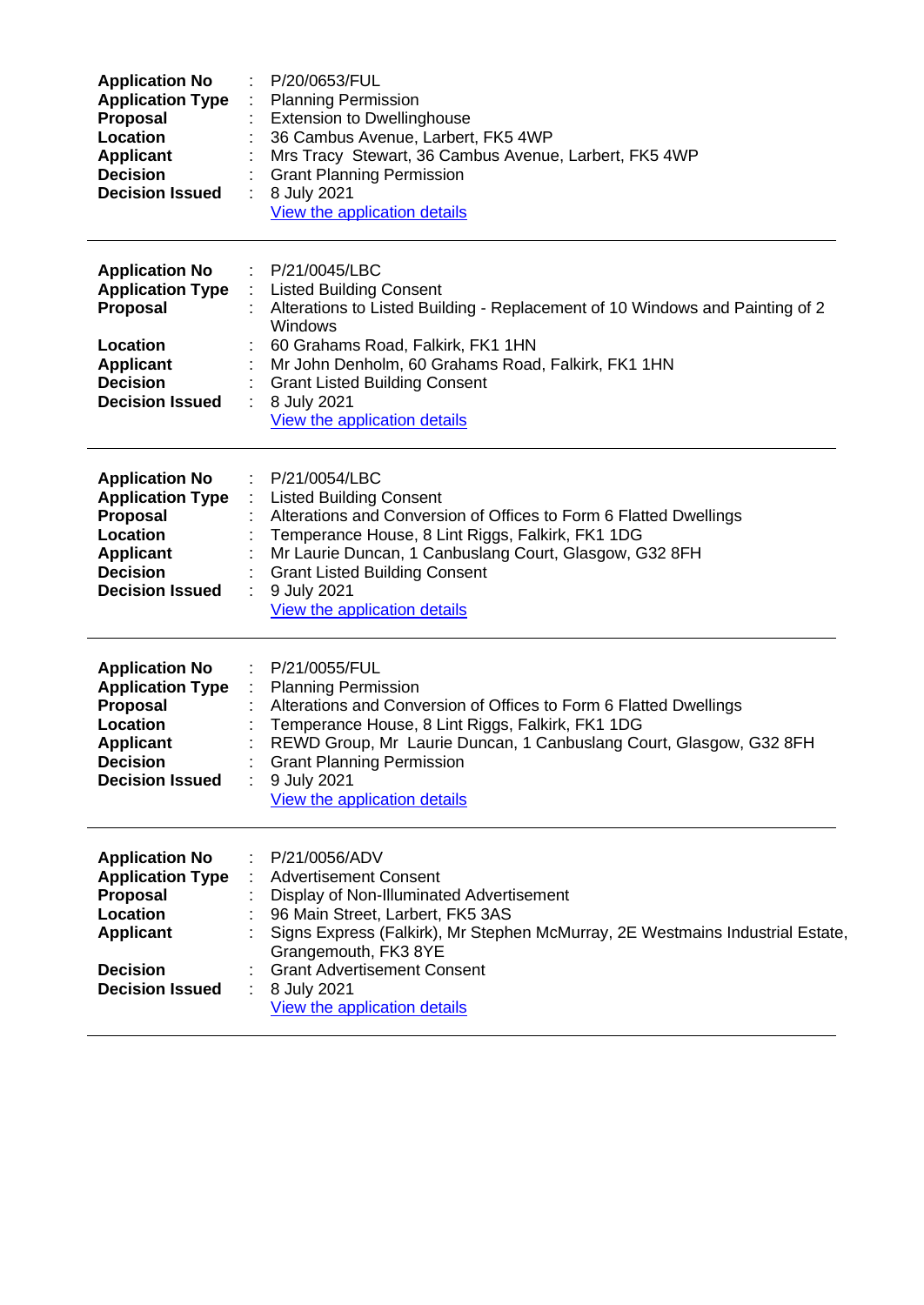| <b>Application No</b><br><b>Application Type</b><br>Proposal<br>Location<br><b>Applicant</b><br><b>Decision</b><br><b>Decision Issued</b>        | P/21/0113/FUL<br><b>Planning Permission</b><br>Alterations and Part Change of Use from Class 1 (Shops) to Hot Food Take-Away<br>(Sui Generis)<br>21 Mariner Street, Falkirk, FK1 4LF<br>Mr Nadeem Qadir, 21 Mariner Street, Falkirk, FK1 4LF<br><b>Grant Planning Permission</b><br>8 July 2021<br>View the application details |  |  |  |
|--------------------------------------------------------------------------------------------------------------------------------------------------|---------------------------------------------------------------------------------------------------------------------------------------------------------------------------------------------------------------------------------------------------------------------------------------------------------------------------------|--|--|--|
| <b>Application No</b><br><b>Application Type</b><br>Proposal<br>Location<br><b>Applicant</b><br><b>Decision</b><br><b>Decision Issued</b>        | P/21/0124/ADV<br>$\mathcal{L}_{\mathcal{A}}$<br><b>Advertisement Consent</b><br>Display of Non-Illuminated Advertisement<br>136 High Street, Falkirk, FK1 1NR<br>Hidden Hearing, Meadow House, Medway Street, Maidstone, ME14 1HL<br><b>Grant Advertisement Consent</b><br>8 July 2021<br>View the application details          |  |  |  |
| <b>Application No</b><br><b>Application Type</b><br>Proposal<br>Location<br><b>Applicant</b><br><b>Decision</b><br><b>Decision Issued</b>        | P/21/0133/LBC<br><b>Listed Building Consent</b><br>Display of Non-Illuminated Advertisement<br>136 High Street, Falkirk, FK1 1NR<br>Hidden Hearing, Meadow House, Medway Street, Maidstone, ME14 1HL<br><b>Grant Listed Building Consent</b><br>8 July 2021<br>View the application details                                     |  |  |  |
| <b>Application No</b><br><b>Application Type</b><br>Proposal<br>Location<br><b>Applicant</b><br><b>Decision</b><br><b>Decision Issued</b>        | P/21/0158/FUL<br><b>Planning Permission</b><br>$\mathcal{L}_{\mathcal{A}}$<br><b>Erection of Raised Patio</b><br>17 Neilson Street, Falkirk, FK1 5AQ<br>Mr David & Jenni Hopkins, 17 Neilson Street, Falkirk, FK1 5AQ<br><b>Grant Planning Permission</b><br>9 July 2021<br>View the application details                        |  |  |  |
| <b>Application No</b><br><b>Application Type</b><br>Proposal<br><b>Location</b><br><b>Applicant</b><br><b>Decision</b><br><b>Decision Issued</b> | P/21/0203/FUL<br><b>Planning Permission</b><br><b>Extension to Dwellinghouse</b><br>8 Cauldcoats Holdings, Blackness, Linlithgow, EH49 7LX<br>Mr Richard Kemp, 8 Cauldcoats Holdings, Blackness, Linlithgow, EH49 7LX<br><b>Grant Planning Permission</b><br>9 July 2021<br>View the application details                        |  |  |  |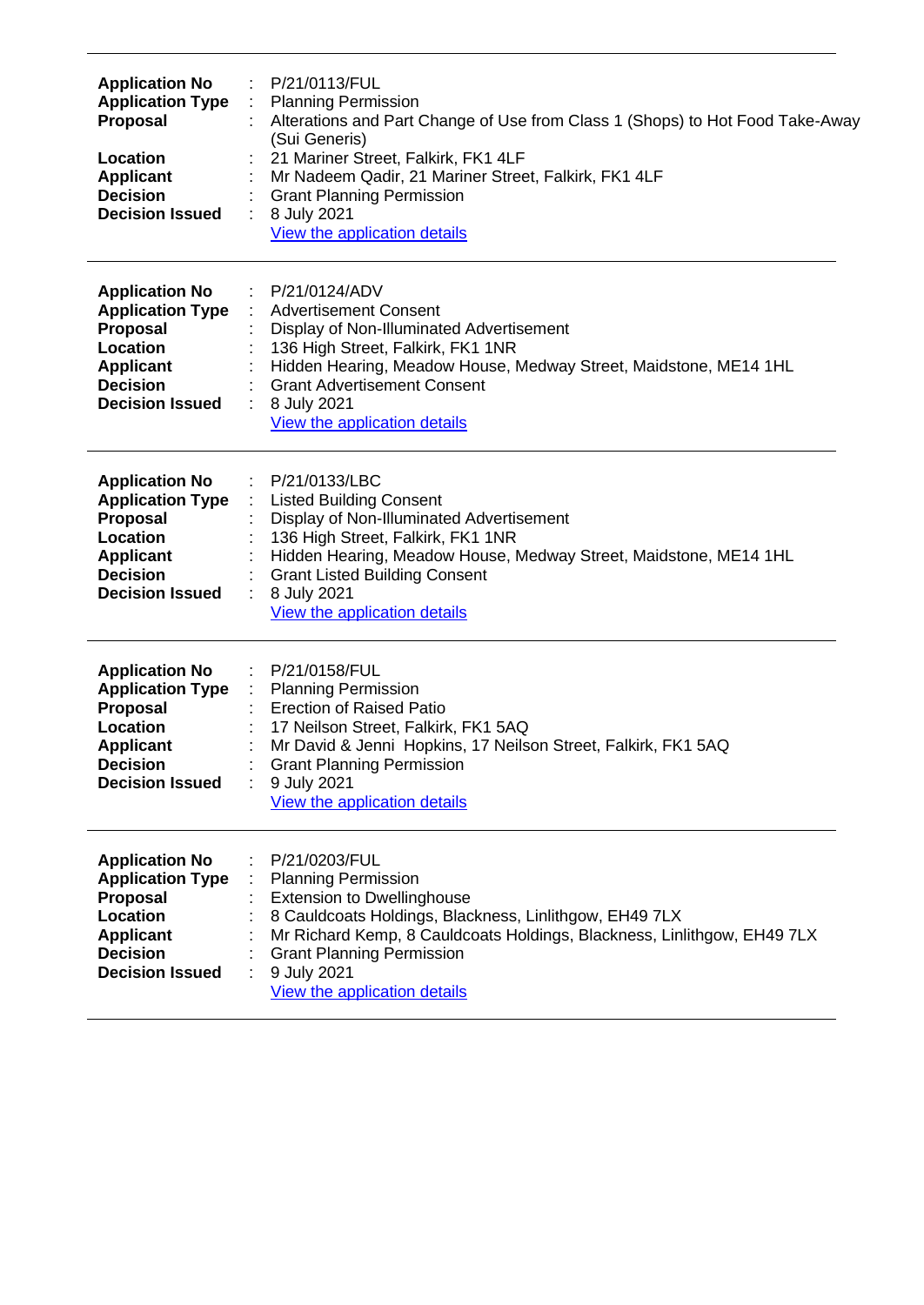| <b>Application No</b><br><b>Application Type</b><br><b>Proposal</b><br>Location<br><b>Applicant</b><br><b>Decision</b><br><b>Decision Issued</b> | P/21/0237/FUL<br><b>Planning Permission</b><br>Change of Use from Class 2 (Alternative Therapy Centre) to Class 11 (Music<br>School)<br>40 Cow Wynd, Falkirk, FK1 1PU<br>Planet Keys Ltd, Ms Caroline Cooper, 40 Cow Wynd, Falkirk, FK1 1PU<br><b>Grant Planning Permission</b><br>8 July 2021<br>÷.<br>View the application details                                          |  |  |
|--------------------------------------------------------------------------------------------------------------------------------------------------|-------------------------------------------------------------------------------------------------------------------------------------------------------------------------------------------------------------------------------------------------------------------------------------------------------------------------------------------------------------------------------|--|--|
| <b>Application No</b><br><b>Application Type</b><br>Proposal<br>Location<br><b>Applicant</b><br><b>Decision</b><br><b>Decision Issued</b>        | P/21/0242/FUL<br>÷<br><b>Planning Permission</b><br>Erection of 2 Wind Turbines (Amendment to Planning Permission P/19/0183/FUL<br>to Increase Tip Height from 125m to 150m)<br>Land To The North Of Lochview House, Falkirk<br>Mr Waseem Hussain, 4 Binniehill Road, Cumbernauld, G68 9AJ<br><b>Grant Planning Permission</b><br>9 July 2021<br>View the application details |  |  |
| <b>Application No</b><br><b>Application Type</b><br><b>Proposal</b><br>Location<br><b>Applicant</b><br><b>Decision</b><br><b>Decision Issued</b> | P/21/0246/CPL<br>Certificate of Lawful Use - Proposed<br>Alterations to Dwellinghouse<br>28 Geesmuir Gardens, Falkirk, FK2 8BE<br>Mr Lewis Murray, 28 Geesmuir Gardens, Falkirk, FK2 8BE<br>Certify the Proposed Use / Dev as Lawful<br>9 July 2021<br>View the application details                                                                                           |  |  |
| <b>Application No</b><br><b>Application Type</b><br><b>Proposal</b><br>Location<br><b>Applicant</b><br><b>Decision</b><br><b>Decision Issued</b> | P/21/0256/FUL<br><b>Planning Permission</b><br><b>Extension to Dwellinghouse</b><br>33 Steps Street, Stenhousemuir, Larbert, FK5 4LH<br>Mr & Mrs McPhedran, 33 Steps Street, Stenhousemuir, Larbert, FK5 4LH<br><b>Grant Planning Permission</b><br>9 July 2021<br>View the application details                                                                               |  |  |
| <b>Application No</b><br><b>Application Type</b><br><b>Proposal</b><br>Location<br><b>Applicant</b><br><b>Decision</b><br><b>Decision Issued</b> | P/21/0287/FUL<br><b>Planning Permission</b><br><b>Extension to Dwellinghouse</b><br>10 Deanfield Drive, Bo'ness, EH51 0EZ<br>Mr & Mrs S Redmond, 10 Deanfield Drive, Bo'ness, EH51 0EZ<br><b>Grant Planning Permission</b><br>9 July 2021<br>View the application details                                                                                                     |  |  |